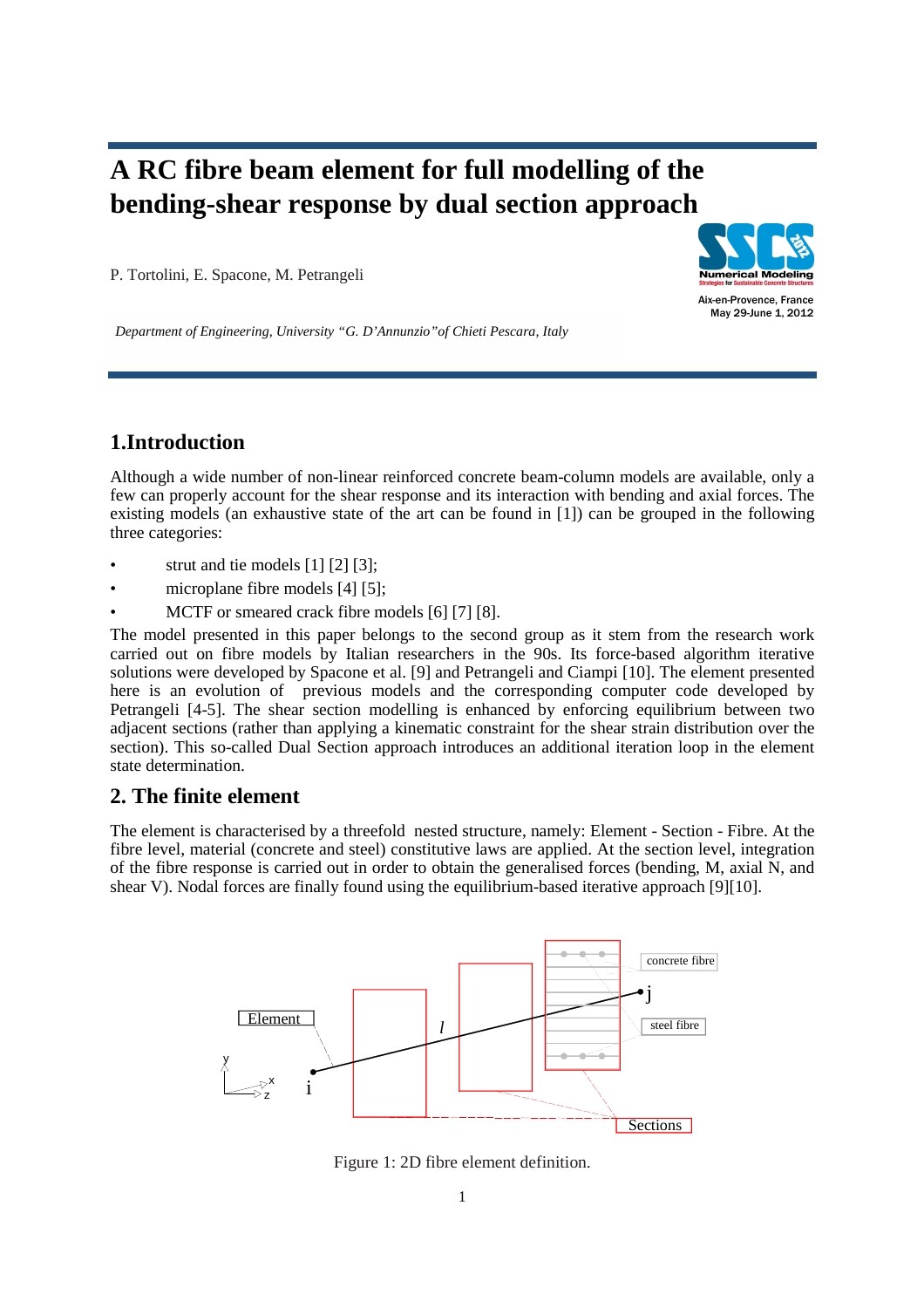#### **2.1. Element state determination**

The element deformations *Q* for a 2D beam without rigid body modes are the following (see figure 2).

$$
Q = [\varepsilon, r_i, r_j]^T
$$

Figure 2: Beam static configuration and kinematic mechanisms (without rigid body modes).

The corresponding nodal forces *P* are:

$$
P = [N, M_i, M_j]^T
$$
 (2)

The section generalised deformations *q* (axial, curvature and shear deformations) are written as follows:

$$
q(x) = [\mathcal{E}, \varphi(x), \gamma(x)]^T
$$
 (3)

The corresponding section generalised stresses *p* are:

$$
p(x) = [N, M(x), V(x)]^T
$$
\n(4)

Equilibrium between section generalises force and element nodal forces is imposed as follows:

$$
p(x) = b(x) \cdot P \tag{5}
$$

where  $b(x)$  is a matrix containing stress shape functions along the element, also known as equilibrium integrals, obtained exclusively from beam equilibrium conditions.

The relationship between nodal and generalised section deformations are found by applying the virtual work principle as shown below:

$$
Q = \int_{l} b(x)^{T} q(x) dx
$$
\n(6)

The section generalised stresses are found integrating the fibre response. Fibre stress-strain relations are explicit algebraic expressions and so are the section generalised stresses as a function of the section deformations, except for the nested loop required to define shear deformations imposing equilibrium (dual section approach) as specified hereafter:

$$
p(x) = p(q(x))\tag{7}
$$

For any given increment of element deformations *∆Q*, the corresponding increment in the section field is found as thea sum of a particular solution *∆q0(x)* plus a series of homogeneous function *rq*i*(x):* 

$$
\Delta q_i(x) = \Delta q_0(x) + \sum_i r q_i(x)
$$
\n(8)

with

$$
\Delta Q = \int_{l} b(x)^{T} \Delta q_{0}(x) dx
$$
\n(9)

The homogeneous function  $ra(x)$  are found imposing equilibrium between the element nodal forces and the internal section force field:

$$
r p_i(x) = b(x) \Delta P_i - \Delta p_{i-1}(x) \tag{10}
$$

$$
rq_i(x) = f(x) \hspace{0.2cm} rp_i(x) \hspace{1cm} (11)
$$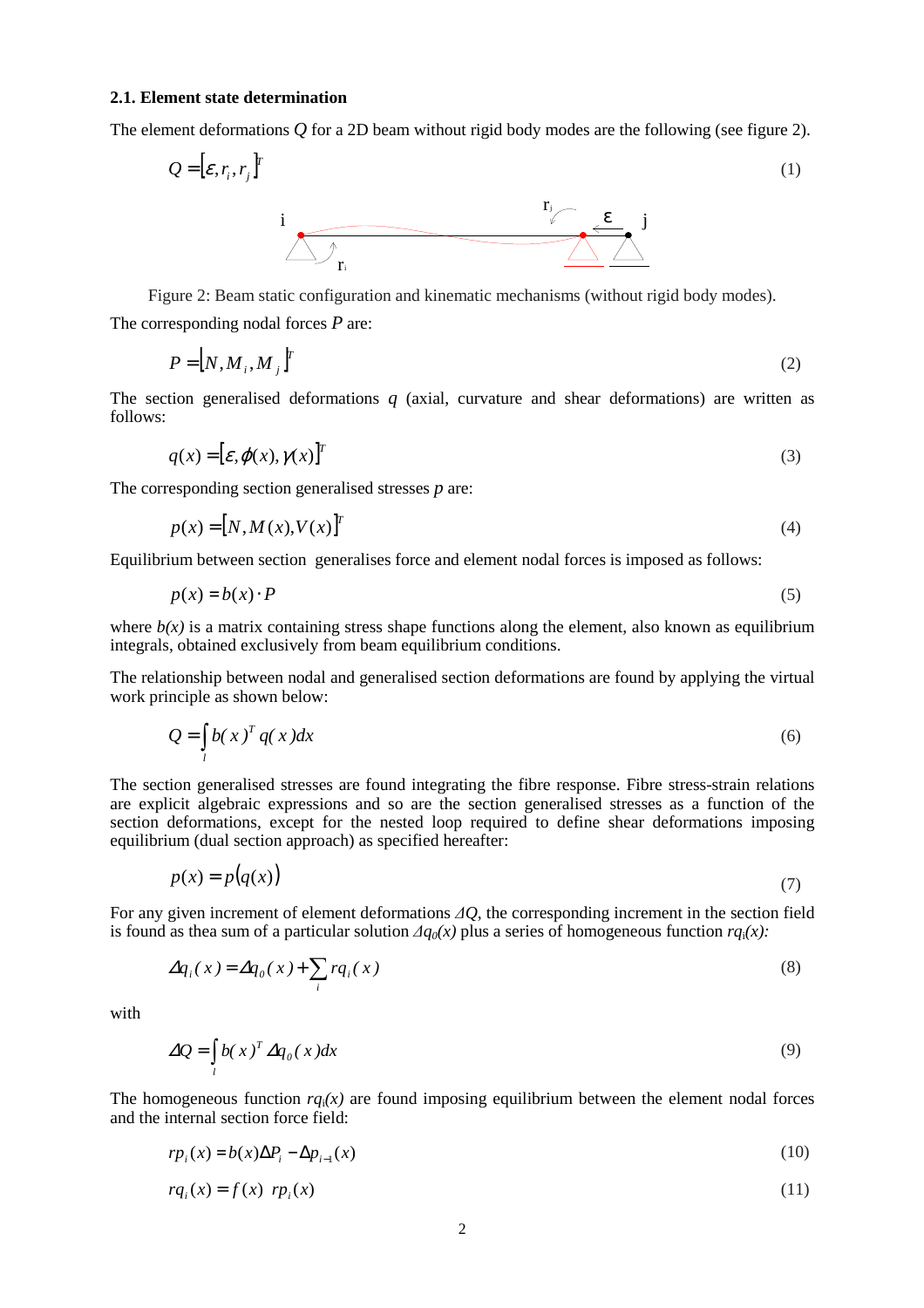where  $f(x)$  is the section flexibility matrix.

Imposing the homogeneity condition of the above correction terms:

$$
\overline{0} = \int_{l} b(x)^{T} r q_{i}(x) dx
$$

implies that:

$$
\Delta P_i = F^{-1} \int_l b(x)^T f(x) \, \Delta p_{i-1}(x) dx \tag{12}
$$

where  $F$  is the element stiffness matrix:

$$
F = \int_{l} b(x)^{T} f(x) b(x) dx
$$
\n(13)

In eqn. (12), it is shown that element forces at the *i-th* iteration are solely dependent upon the previous iteration. The iterative correction process ends (that is, convergence is reached), when the average value of the difference along the element given by eqn. (10) is acceptable:

$$
\int_{l} r p_i(x)^T f(x) r p_i(x) dx \le E_{\text{umb}}
$$
\n(14)

A visual description of eqn. (10) is presented in figure 3.



Figure 3: Element state determination

#### **2.2. Section state determination**

At the section level generalised section stresses,  $p(x)$ , are obtained by integration of the fibre response (stresses). Steel and concrete fibres are identified and characterised by their relative surface area and position at the monitored section.

In the presence of both constant section geometry and reinforcement distribution along the element length, these variables become section *(x)-* independent:

$$
A_{xx,j}^s \qquad , \qquad y_j^s \qquad j = 1...n_{fs}
$$
  

$$
A_{xx,k}^c \qquad , \qquad y_k^c \qquad k = 1...n_{fc}
$$

where the <sup>s/c</sup> superscript and the  $k/i$  subscripts identify fibre types ( $s$ =steel,  $c$ =concrete) and individual fibre, respectively.

In order to model both normal and shear stresses, the concrete constitutive model is two dimensional and therefore concrete transverse surface area *y* need to be specified

$$
A_{yy,k}^c \qquad k = 1...n_{fc}
$$

as well as the corresponding amount of transverse reinforcement (hoops) ratio in the same direction (figure 4):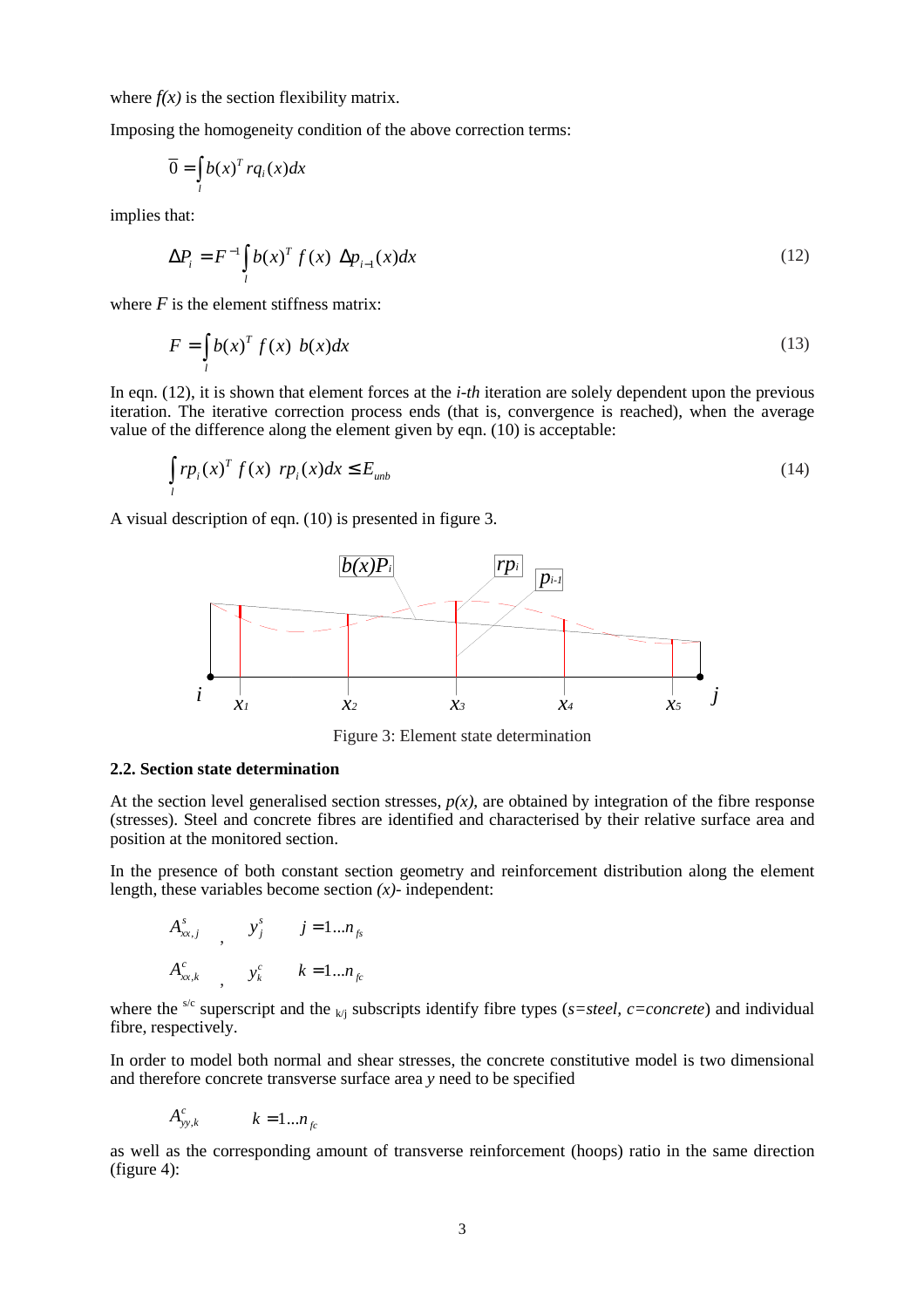*c kyy*  $\rho_{yy,k} = A_{yy,k}^{s} / A_{yy,k}^{c}$   $k = 1...n_{fc}$ 



Figure 4: Transversal cross section concrete definition.

The longitudinal steel fibres have a uniaxial behaviour only. The rather sophisticated cyclic stressstrain behaviour is based on an existing formulation [11]:

$$
\sigma_{xx}^s = f(\varepsilon_{xx}^s)
$$
 (15)

The concrete constitutive behaviour is based on the microplane model:

$$
\sigma^c = D(\varepsilon^c) \tag{16}
$$

where  $\sigma^c$  and  $\varepsilon^c$  are the 2D concrete stress and strain tensors:

$$
\boldsymbol{\sigma}^c = [\boldsymbol{\sigma}_{xx}^c; \boldsymbol{\sigma}_{yy}^c; \boldsymbol{\tau}_{xy}^c]
$$
  

$$
\boldsymbol{\varepsilon}^c = [\boldsymbol{\varepsilon}_{xx}^c; \boldsymbol{\varepsilon}_{yy}^c; \boldsymbol{\varepsilon}_{xy}^c]
$$

The fibre longitudinal deformations are obtained from the section axial deformation and curvature assuming plane sections and perfect bond conditions:

$$
\varepsilon_{xx,j}^s = \varepsilon - \varphi(x) \cdot y_j^s \qquad , \qquad j = 1...n_{fs} \tag{17}
$$

$$
\varepsilon_{xx,k}^c = \varepsilon - \varphi(x) \cdot y_k^c \qquad , \quad k = 1...n_{fc} \tag{18}
$$

The concrete lateral deformation is obtained imposing equilibrium between concrete fibres and steel transverse reinforcement. The latter uses a simplified elasto-plastic stress-strain relationship *f(*ε*)*:

$$
\sigma_{yy,k}^c + \rho_{yy,k} f(\varepsilon_{yy,k}) = 0
$$
\n(19)

The solution to eqn. (19) requires an iterative procedure (fibre iterations). Starting from an initial tentative solution  $(\varepsilon^{c,0}_{y,k})$ , calculated assuming linear elastic isotropic behaviour of the concrete fibres, correction terms are added until equilibrium is reached (i.e. eqn. (19) is satisfied).

$$
\varepsilon_{yy,k}^{c} = \varepsilon_{yy,k}^{c,0} + \varepsilon_{yy,k}^{c,1} + \dots + \varepsilon_{yy,k}^{c,i} = 0
$$
\n(20)

Finally, concrete fibre shear deformation is obtained using the *Dual Section (DS)* approach as initially proposed by Vecchio and Collins [6]. This approach is based on the beam differential equilibrium equation:

$$
\frac{dM}{dx} = V\tag{21}
$$

When this equation is applied at the section level we can find the concrete fibre shear forces as a function of the variation in longitudinal (axial) forces of the same fibres between two adjacent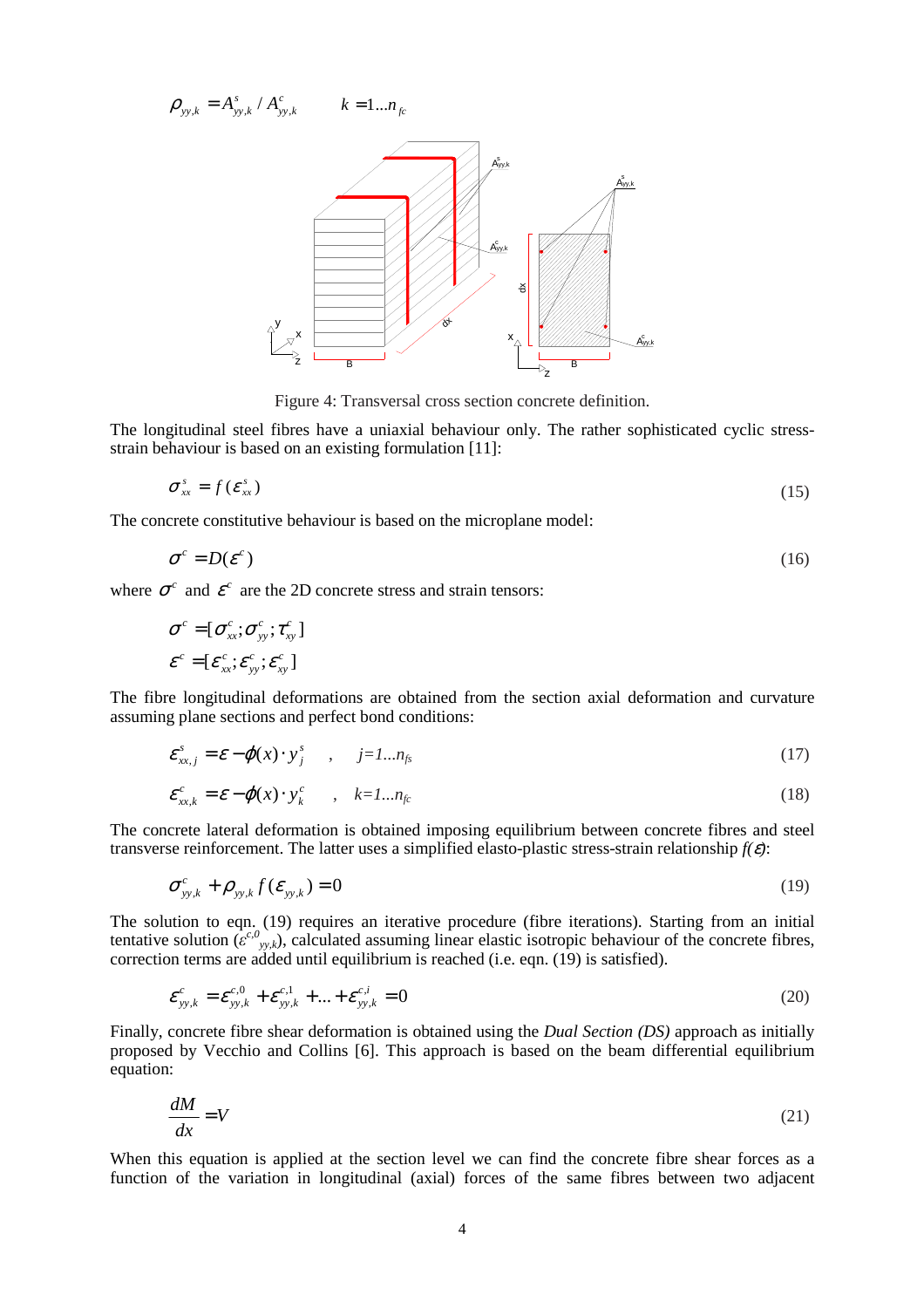sections.

$$
F_{xy,k} = (F_{xx,1-k}^c(x_{n+1}) + F_{xx,1-k}^s(x_{n+1})) - (F_{xx,1-k}^c(x_n) + F_{xx,1-k}^s(x_n))
$$
\n(22)

Re-arranging eqn. (22) in stress terms, the shear stress in the *k-th* fibre is expressed as:

$$
\tau_{x,y,k}^c|_{DS} = \frac{\sum_{i=1}^{k} \sigma_{xx,k}^c(x_{n+1}) A_{xx,k}^c - \sum_{i=1}^{k} \sigma_{xx,k}^s(x_{n+1}) A_{xx,k}^s}{B \cdot (x_{n+1} - x_n)} - \frac{\sum_{i=1}^{k} \sigma_{xx,k}^c(x_n) A_{xx,k}^c - \sum_{i=1}^{k} \sigma_{xx,k}^s(x_n) A_{xx,k}^s}{B \cdot (x_{n+1} - x_n)} \tag{23}
$$

where  $B$  is the section width (a constant rectangular section along the beam length is assumed here).



Figure 5: Dual section approach.

The fibre shear stresses, found at each load increment starting from a fibre shear strain increment calculated assuming linear elastic isotropic concrete behaviour, do not generally satisfy equilibrium as stated in eqn. (23). A corrective procedure is implemented, similarly to what is done for the fibre transverse equilibrium.

Unlike transverse equilibrium, the shear strain corrective terms needed to satisfy equilibrium must be homogeneous, that is their integral over the section must be null. The shear strain corrective terms are calculated using the shear stress residuals ( $r t_{xy,k}$ ) and the concrete elastic shear modulus (*G*) is used to get the shear deformation residual:

$$
\tau_{xy,k}^c - \tau_{xy,k}^c \mid_{DS} = r \tau_{xy,k}^c \tag{24}
$$

$$
r\varepsilon_{xy,k}^c = \frac{r\tau_{xy,k}^c}{G}
$$
 (25)

The fibre shear deformation corrections calculated with eqn.(25) are not homogeneous though. The section shear increment associated to these deformations is:

$$
R_{\gamma}(x) = \frac{\sum_{k=1}^{nfc} r \mathcal{E}_{xy,k}^c A_{xx,k}^c}{\sum_{k=1}^{nfc} A_{xx,k}^c}
$$
 (26)

The fibre homogeneous shear strain corrective term is finally given by the value found from equilibrium, that is eqn.(25) minus the expressione calculated with eqn. (26). Since eqn. (26) gives the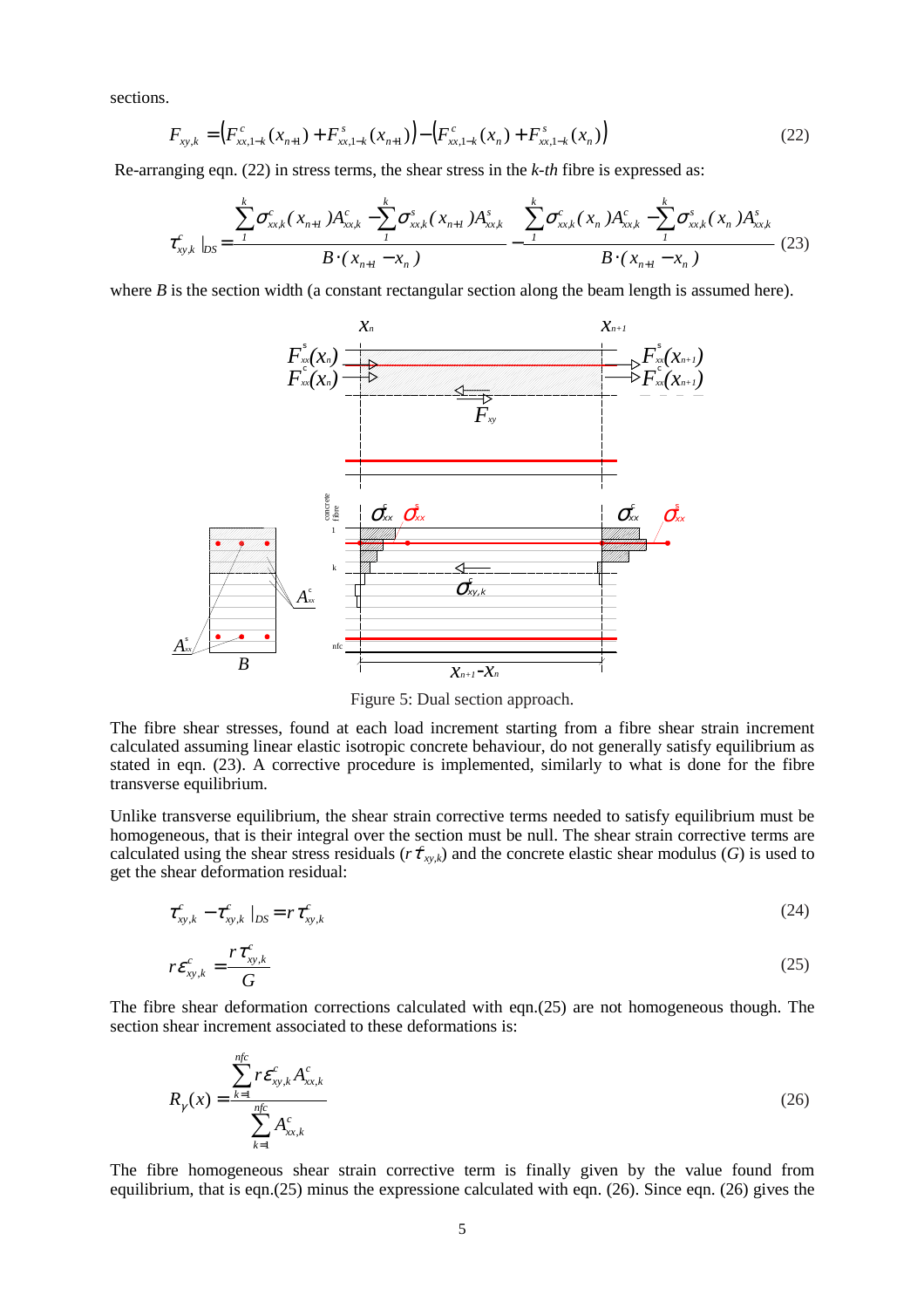section integral, a shape function must be used to calculate each fibre value. This shape function can be the same shape function used to calculate the particular solution (initial shear strain increment) as discussed hereafter. Finally, the iterative solution of shear strain distribution for each fibre can be written as:

$$
\varepsilon_{xy,k}^{c} = g(y_{k})\gamma(x) + \left(r\varepsilon_{xy,k}^{c,1} - g(y_{k})R_{\gamma}^{1}(x)\right) + ... + \left(r\varepsilon_{xy,k}^{c,i} - g(y_{k})R_{\gamma}^{i}(x)\right)
$$
(27)

where the first term is the particular solution, calculated using a given shape function  $g(y)$ . Again, the standard parabolic distribution is fine but a normalized shape function of the actual section shear field at any given step is also very effective. This procedure ends when a satisfactory tolerance threshold is satisfied over the entire section:

$$
\sum_{k=1}^{nfc} \left( \tau_{xy,k}^{c,i} - \tau_{xy,k}^{c,i} \mid_{DS} \right) A_{xx,k}^c = R_{\tau} \le R_{unb}
$$
 (27)



Figure 6: Dual section iterative procedure.

The above describe procedure cannot be carried out fibre by fibre – following the correction of the lateral strain, eqn.  $(20)$  – but all residual fibre shear strains over the sections need to be calculated in order to carry out the homogeneous corrective procedure, eqn. (24) to eqn. (27). The procedure can therefore only be carried out at a section level (section iterations), introducing an embedded cycle nested between the element and the fibre iterations.

Finally, once the fibre deformation vectors are found, the stress vectors are computed from the concrete and steel constitutive laws. The fibre stresses are then integrated over the section to compute the generalized section forces to be used in the element equilibrium iterations.

$$
N(x) = \sum_{k=1}^{nfc} \sigma_{xx,k}^{c}(x) A_{xx,k}^{c} + \sum_{j=1}^{nfs} \sigma_{xx,j}^{s}(x) A_{xx,j}^{s}
$$
 (28)

$$
M(x) = \sum_{k=1}^{nfc} \sigma_{xx,k}^c(x) A_{xx,k}^c y_k^c + \sum_{j=1}^{nfs} \sigma_{xx,j}^s(x) A_{xx,j}^s y_j^s
$$
 (29)

$$
V(x) = \sum_{k=1}^{nfc} \tau_{xy,k}^c(x) A_{xx,k}^c
$$
 (30)

#### **2.3. Concrete constitutive law**

The two-dimensional constitutive law used for the concrete fibres is based on a modified Microplane model [4] [5] [12]. A brief summary of the main model features is presented here.

The constitutive model is developed from classical *microplane* theory [13], where the material behaviour (2D or 3D) is described by a number of surfaces (microplanes) where explicit stress-strain relationships are defined. The global (macroscopic) behaviour is obtained by considering individual microplane contributions. Traditionally, such models are based on kinematic constraints needed to obtain microplane deformations  $(e_k)$  from the macroscopic deformation vector  $(\varepsilon)$  via geometric relationships. The  $A_k$  operator containing the microplane direction cosines is applied to the macroscopic vector to compute the two (*i*) deformation components (normal and shear components in 2D case) of the *k-th* microplane.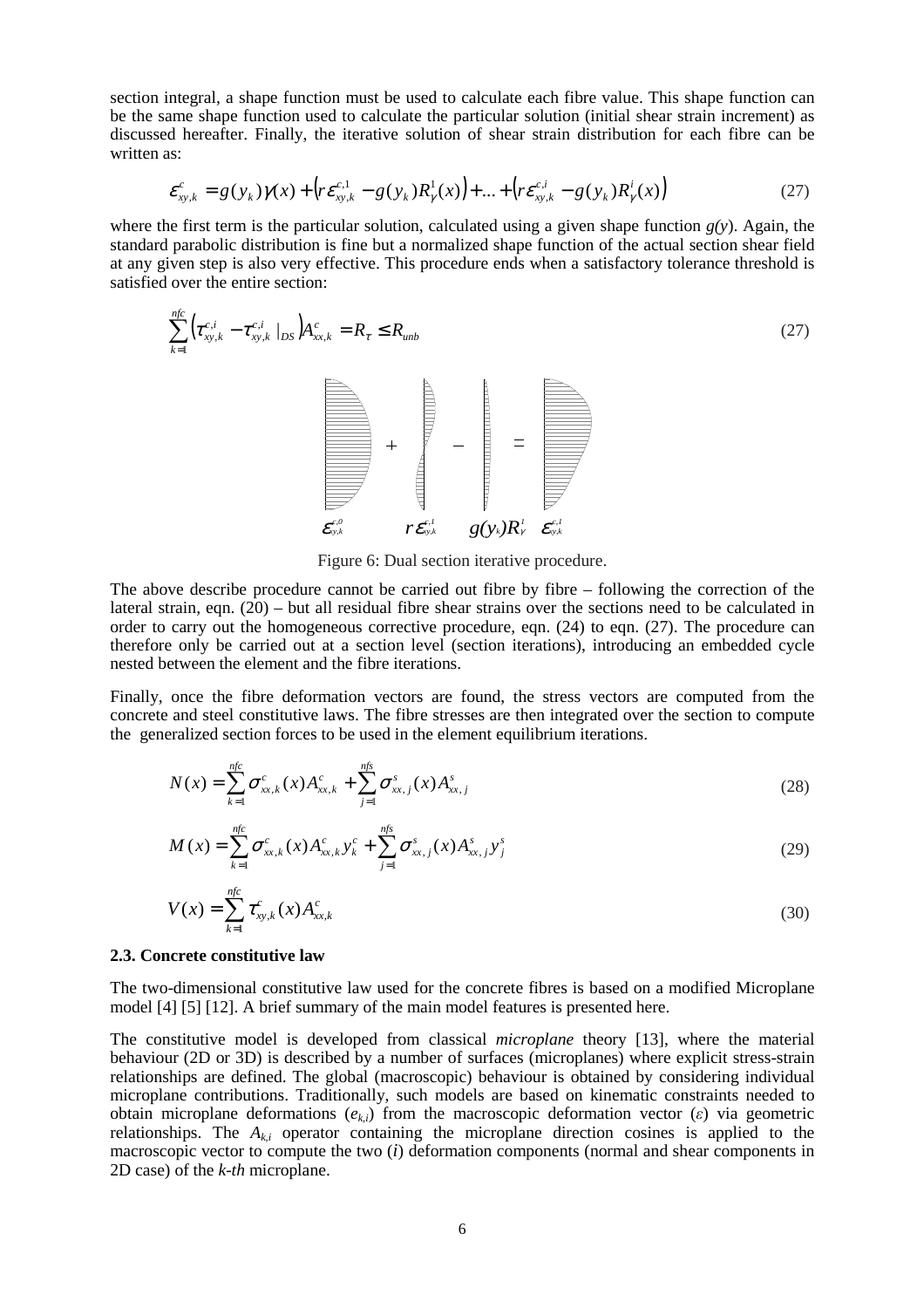$$
e_{k,i} = A_{k,i}^T \mathcal{E}^c \tag{31}
$$

Making use of the virtual work principle whereby work at a microscopic level is equated to that at the macroscopic level, a correspondence between microplane and macroscopic stresses (on the unit radius circle C) is found:

$$
\int_{0}^{2\pi} (ds \cdot de) d\theta = 2\pi (d\sigma \cdot d\varepsilon)
$$
\n(32)

where terms on the LHS and RHS are referred to as the microscale and macroscale terms, respectively.

The kinematic constraint (31) used in the classical Microplane approach suffers from various drawbacks, especially when it comes to modelling large tensile deformations (cracking). Typically, concrete cracking is modelled using a static approach as in most smeared crack approaches. A proper static constraint at the constitutive level would be very cumbersome and time demanding for the beam model under consideration. A modified Microplane approach was therefore developed by the authors based on strain partitioning.

Due to concrete heterogeneity (cement paste and aggregates), strains can be split into a strong and a weak component. The strong component accounts for the aggregate response, the weak component accounts for the mortar and the interface contribution.

$$
\mathcal{E}^c = \mathcal{E}^c_{strong} + \mathcal{E}^c_{weak} \tag{33}
$$

The above weak and strong splitting is carried out in the principal tensile directions using explicit algebraic expressions. Unlike smeared crack approaches, where the model response is given by the strong component (linear elastic) once it has been depurated of the weak one (crack) along the principal tensile direction, in the proposed approach, the weak component goes into the microplane model. In the proposed model the weak component is therefore a full 2D strain tensor that is obtained from the total one subtracting the strong component. This latter is found as a function of the strain invariants (volumetric,  $\varepsilon_V$ , and deviatoric,  $\varepsilon_D$ ), as well as the material deformation properties (peak tensile  $\varepsilon_{ct}$  and compression  $\varepsilon_{cc}$  strain).

$$
\varepsilon_{strong}^c = \Psi_{split}(\varepsilon_v; \varepsilon_b; \varepsilon_{ct}; \varepsilon_{cc}) \cdot \varepsilon^c
$$
\n(34)

From the above expressions, a comprehensive and realistic representation of concrete behaviour is given under complex loading scenarios [12] [14] by solely considering the microplane orthogonal (normal) component defined by a very simple stress-strain law based on exponential formulations [15]. This microplane stress-strain law has full cyclic capabilities and so does the resulting constitutive 2D behaviour.

### **3. Numerical analysis results**

In order to validate the *Dual Section* shear fibre beam model presented above, a number of experimental tests found in the published literature were numerically simulated. In the following, some of the most significant ones are presented, with the full set available in [14].

The testing campaign carried out at the University of California, Diego on a series of reinforced concrete columns is extensively described and discussed in [16]. Specimens R-1 and R-5 shared the same section dimensions (16" x 24" or 410mm x 610mm) and steel reinforcement along the height, comprising 22 size 6 (=19.05mm) bars with size 2 bar (=6.35mm) double hoops spaced at 5"  $(=127 \text{mm})$ . A double bending testing technique was used and specimens R-1 and R-5 had a total height of 96" (2438mm) and 72" (1829mm), respectively. Different longitudinal reinforcement steel grades (grade 40 for R-1 and grade 60 for R-5) were used. Axial loading was held constant at 507kN  $(\sigma_N=2.1 \text{MPa})$ , equal to 5% of the axial load section capacity). The test results show a bending behaviour for the R-1 specimen with a small loss in peak strength. The shorter R-5 specimen clearly displayed brittle shear failure. The main features of the two specimens are summarised in Table 1. The assumed concrete properties are summarised in Table 2.

Each columns was modelled as a single bending element, with a shear span equal to the half member length. Integration over the element length is performed at two Gauss sections only so as to properly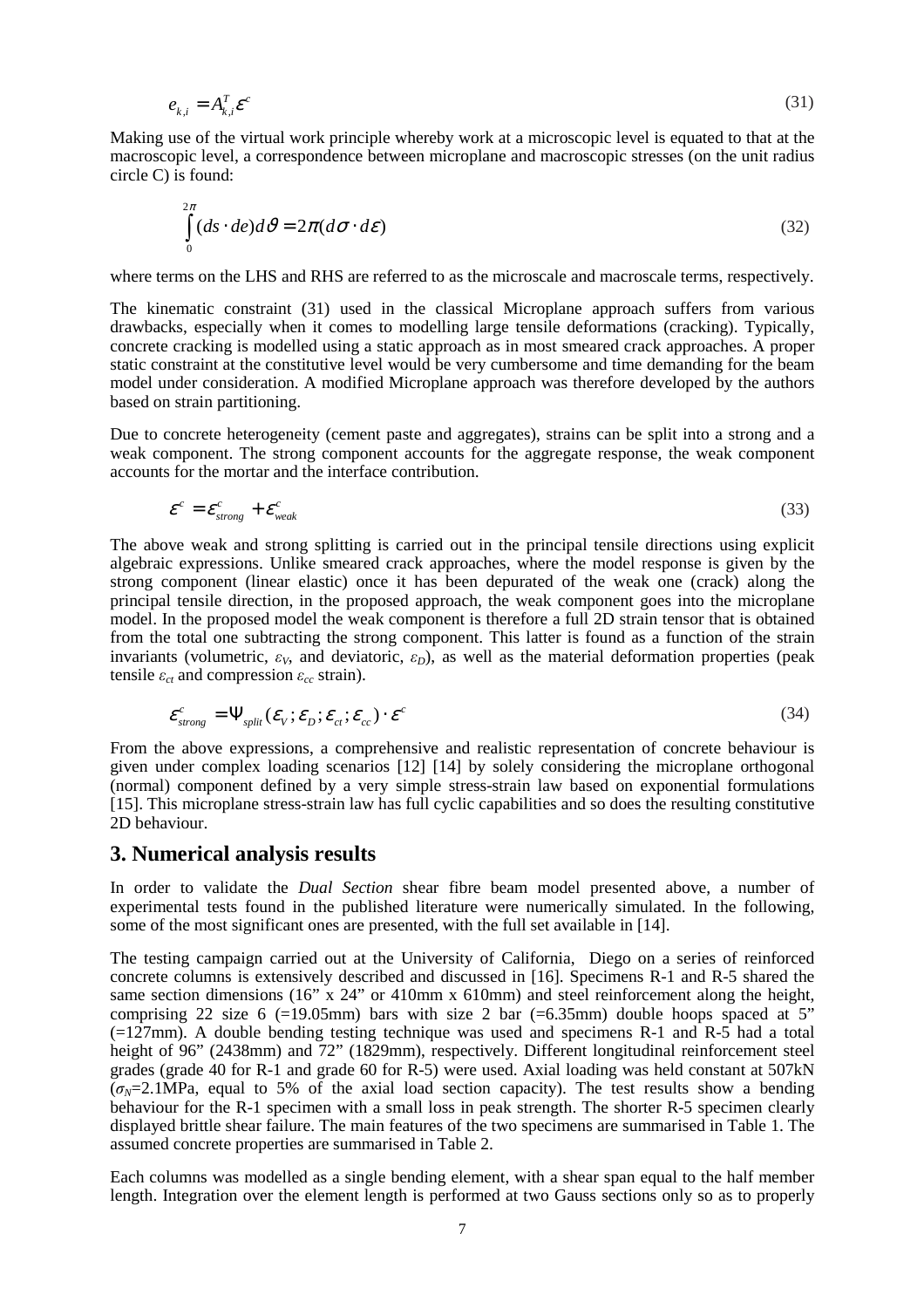assign to each section a tributary length that correspond to the actual length where damage take place in the physical model (a length slightly smaller than the section width). Longitudinal steel fibres are positioned where each individual longitudinal reinforcing bar was actually placed in the tested specimen. The equivalent transverse reinforcement ratio is calculated based on stirrup area and spacing.

|                     | $R-1$   | R-5     |
|---------------------|---------|---------|
| steel ratio $(\% )$ |         |         |
| aspect ratio $(-)$  |         |         |
| compression (MPa)   | $-2.1$  | $-2.1$  |
| $f_{cc}$ (MPa)      | $-37.9$ | $-32.7$ |
| $f_{v.bars}$ (MPa)  | 317     | 469     |
| $f_{y,hoops}(MPa)$  | 360     | 324     |

Table 1: UC San Diego columns: main specimen features.

Table 2: UC San Diego columns: additional concrete parameters used in the numerical simulations.

|                                | $R-1$          | $R-5$               |
|--------------------------------|----------------|---------------------|
| $\varepsilon_{cc}$ (%)         | $\cap$<br>U.ZJ | በ ንን<br><i></i>     |
|                                | ن د ک          |                     |
| $\frac{f_{ct}(MPa)}{E_c(GPa)}$ | つら<br>ت ک      | $\mathcal{D}$<br>-- |
|                                | 0.18           | 0.18                |

Figure 7 (left) shows a good match between the force displacement curves found with the model and the experimental test of the R-1 specimen. The computed peak shear force (545kN for cyclic and 555kN for monotonic loading, respectively, corresponding to a maximum column displacement equal to 36mm) shows a good approximation with the test results (570kN). The numerical model does not trace the peak strength degradation. This is typical of fibre model's flexural response where the plain section assumption and perfect bond do not allow a full prediction of the response degradation.

The numerical analysis of specimen R-5 displays a brittle response, very clearly shown in figure 7 (right) for monotonic loading. It can be noted that for displacements larger than the value corresponding to the specimen peak strength (approximately 12mm), the numerical model response has a sudden strength drop that appears al larger displacements in the experimental test. The model maximum shear is somewhat lower than its experimental counterpart (700kN vs 742kN), whereas the column residual strength is well identified. Good results are also obtained for cyclic simulations (same figure 7 right). The model response shows both strength and stiffness degradations during the reloading phase when reaching the maximum negative imposed displacement (-12mm). During the second displacement cycle (17mm), the residual strength level is achieved by the confinement action of the hoops on the concrete fibres. Experimental data shows that specimen failure occurs during the first attempt at a maximum displacement amplitude equal to 17mm (precisely at a displacement value of 14.5mm). Such small discrepancies are well within acceptable limits.

The base section curvature and shear deformation are shown in figure 8 for monotonic loading. It is clearly shown that the model is able to trace the shear failure: at approximately 15mm top displacement, the section curvature ceases to increase following the attainment of the peak shear strength, and gradually drops at higher displacements before reaching an asymptote that basically indicates that the displacement increments are all due to the shear deformation that, on the other hand, increases rapidly beyond the 15 mm displacement level. This response follows the opening of a shear crack that yields large deformation rates at decreasing force levels.

Lastly, for monotonic loading, figure 9 shows the evolution of both section tangential stress and strain distributions. Specifically, the *εxy* distribution is highlighted. The dual section approach of the presented beam shear model shows that all the fibre deformation demand is on the tension side of the section. The presence of steel reinforcement, where axial tensile forces are exchanged between sections in the investigated equilibrium condition, generates the shear strain distribution correction coefficients. In accordance with the real physical phenomena, it is also found that the fibres in the compression zone are those responsible for the shear resistance of the section (the neutral axis is found at fibres 7-8).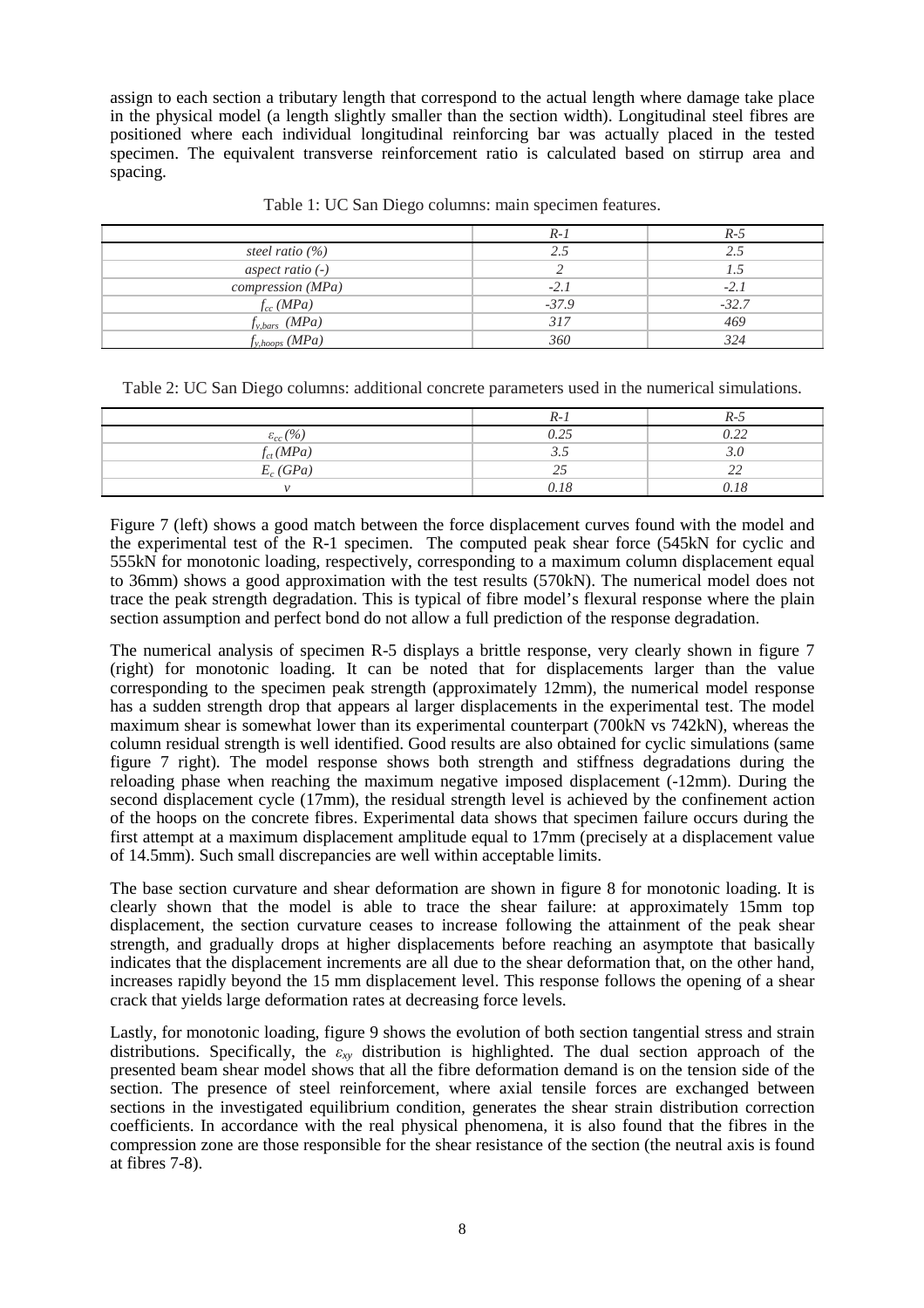



Figure 8: Specimen R-5, top displacement and section deformation (at 1st Gauss section) for monotonic analysis.



Figure 9: Specimen R-5, fibre shear stress and strain along the 1st section under monotonic analysis.

## **4. Conclusions**

The paper describes the enhancement of a force-based fiber section beam element with shear deformations. The enhancement is mainly related to the introduction of the *Dual Section* procedure. It is shown that the new procedure successfully identifies shear failure mechanisms for reinforced concrete beam-column elements. The proposed model shows a good capability to corretlly simulate